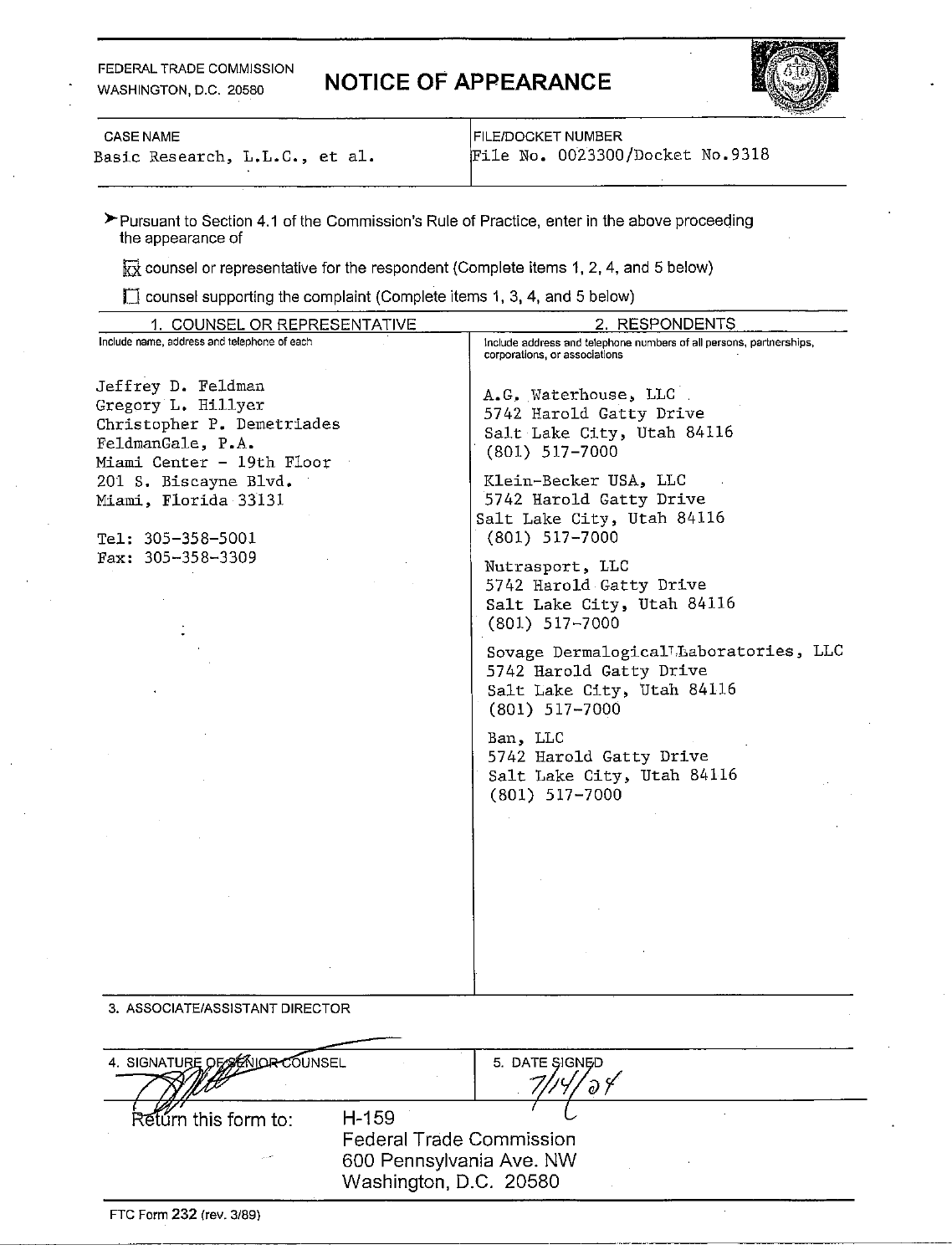# UNITED STATES OF AMERICA BEFORE FEDERAL TRADE COMMISSION OFFICE OF ADMINISTRATIVE LAW JUDGES

| In the Matter of                         |                 |
|------------------------------------------|-----------------|
|                                          |                 |
| BASIC RESEARCH, L.L.C.                   |                 |
| A.G. WATERHOUSE, L.L.C.,                 |                 |
| KLEIN-BECKER USA, L.L.C.,                |                 |
| NUTRASPORT, L.L.C.,                      |                 |
| SOVAGE DERMALOGIC LABORATORIES, L.L.C.,  |                 |
| d/b/a BASIC RESEARCH, L.L.C.,            |                 |
| OLD BASIC RESEARCH, L.L.C.,              |                 |
| BASIC RESEARCH, A.G. WATERHOUSE,         |                 |
| BAN, L.L.C.,                             | DOCKET NO. 9318 |
| d/b/a KLEIN-BECKER USA, NUTRA SPORT, and |                 |
| SOVAGE DERMALOGIC LABORATORIES,          |                 |
| DENNIS GAY,                              |                 |
| DANIEL B. MOWREY,                        |                 |
| d/b/a AMERICAN PHYTOTHERAPY RESEARCH     |                 |
| LABORATORY, and                          |                 |
| MITCHELL K. FRIEDLANDER                  |                 |
|                                          |                 |

#### **DECLARATION OF JEFFREY D. FELDMAN**

I, Jeffrey D. Feldman, declare as follows:

1. I am an attorney with the law firm of FeldmanGale, P.A., counsel for Respondents A.G. Waterhouse, L.L.C., Klein-Becker USA, L.L.C., Nutrasport, L.L.C., Sovage Demalogic Laboratories, L.L.C., and Ban, L.L.C. I make this declaration pursuant to Rule 4.l(d) of the Federal Trade Commission's Rules of Practice.

2. I am a member in good standing of the Florida Bar (#330302) and am admitted to practice before the United States District Court, Southern District of Florida, United States District Court, Middle District of Florida and the United States Court of Appeals, Eleventh Circuit. I further attest that I am in good standing within the legal profession.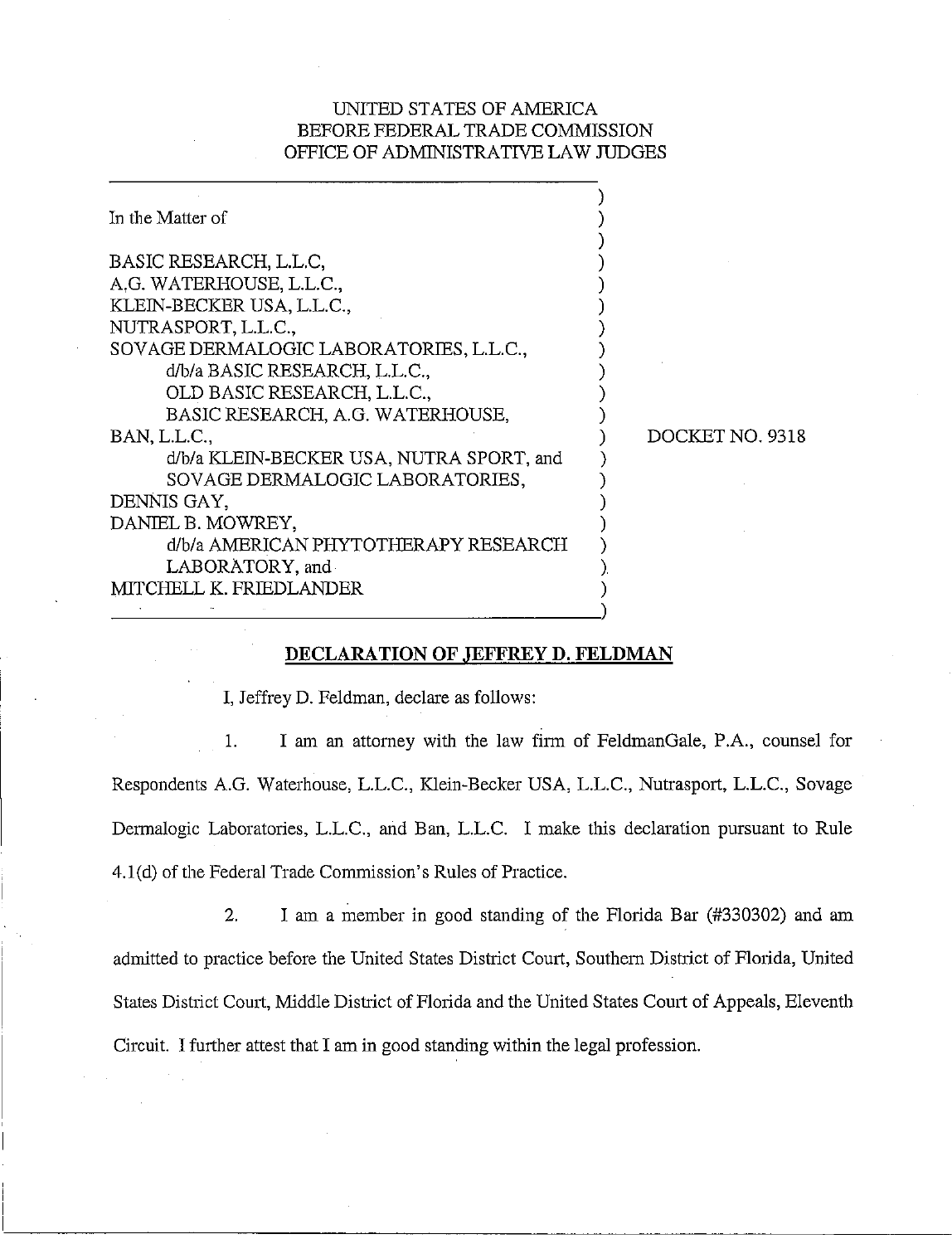I declare under penalty of perjury that the foregoing is true and correct.

Executed: July 14th, 2004

Jeffrey D. Feldman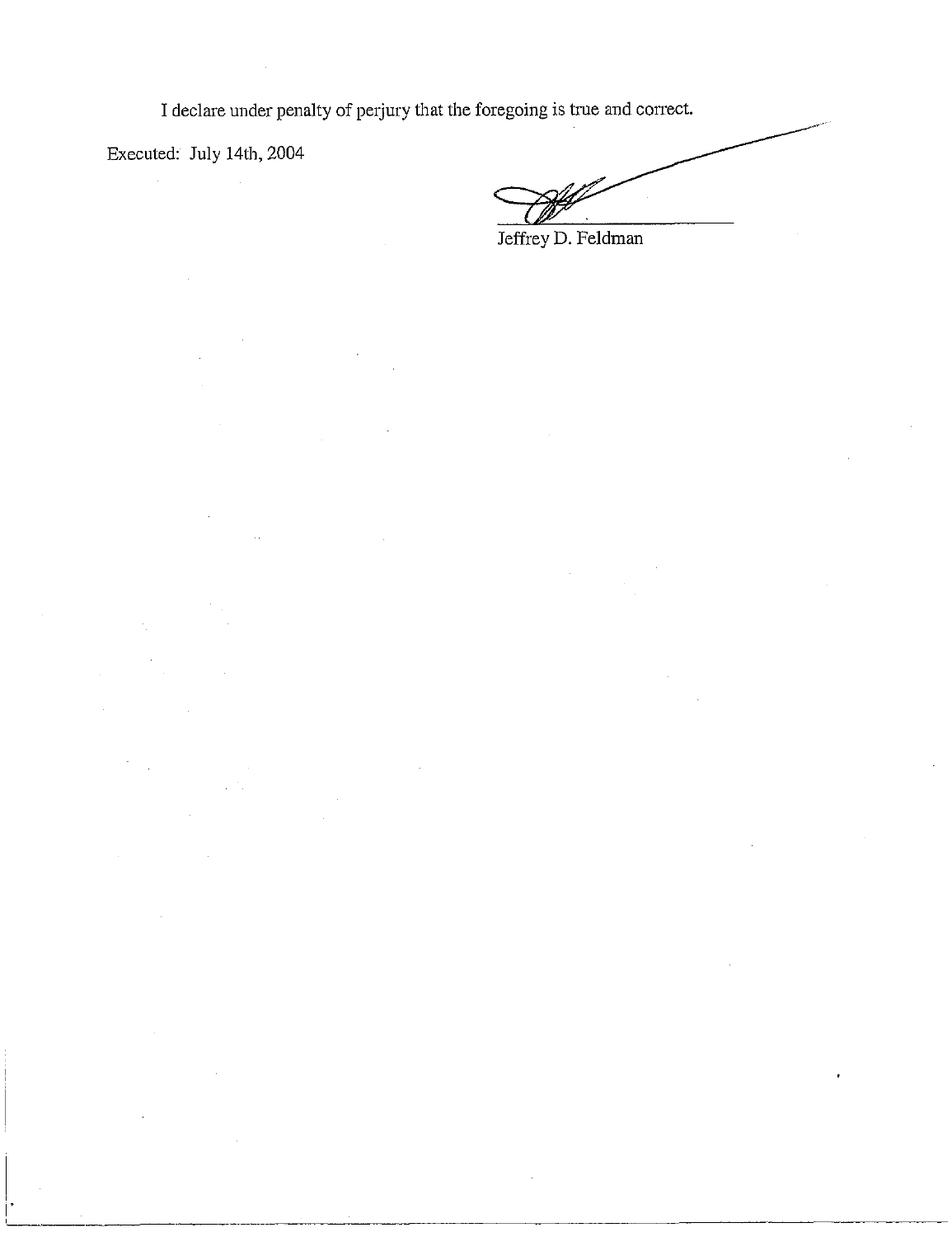# UNITED STATES OF AMERICA BEFORE FEDERAL TRADE COMMISSION OFFICE OF ADMINISTRATIVE LAW JUDGES

| In the Matter of                                                                                                                                                                                                                                                                                                                                                                                                                                                               |                 |
|--------------------------------------------------------------------------------------------------------------------------------------------------------------------------------------------------------------------------------------------------------------------------------------------------------------------------------------------------------------------------------------------------------------------------------------------------------------------------------|-----------------|
| BASIC RESEARCH, L.L.C.<br>A.G. WATERHOUSE, L.L.C.,<br>KLEIN-BECKER USA, L.L.C.,<br>NUTRASPORT, L.L.C.,<br>SOVAGE DERMALOGIC LABORATORIES, L.L.C.,<br>d/b/a BASIC RESEARCH, L.L.C.,<br>OLD BASIC RESEARCH, L.L.C.,<br>BASIC RESEARCH, A.G. WATERHOUSE,<br>BAN, L.L.C.,<br>d/b/a KLEIN-BECKER USA, NUTRA SPORT, and<br>SOVAGE DERMALOGIC LABORATORIES,<br>DENNIS GAY,<br>DANIEL B. MOWREY,<br>d/b/a AMERICAN PHYTOTHERAPY RESEARCH<br>LABORATORY, and<br>MITCHELL K. FRIEDLANDER | DOCKET NO. 9318 |
|                                                                                                                                                                                                                                                                                                                                                                                                                                                                                |                 |

### DECLARATION OF GREGORY L. HILLYER

I, Gregory L. Hillyer, declare as follows:

 $1.$ I am an attorney with the law firm of FeldmanGale, P.A., counsel for Respondents Basic Research, LLC, A.G. Waterhouse, LLC, Klein-Becker USA, LLC, Nutrasport, LLC, Sövage Dermalogic Laboratories, LLC, and Ban, LLC. I make this declaration pursuant to Rule 4.1(d) of the Federal Trade Commission's Rules of Practice.

 $2.$ I am a member of the Bar of the State of Florida (#0112917), the Bar of the State of Pennsylvania (#85691) and am admitted to practice before the Southern District of Florida. I further attest that I am in good standing within the legal profession.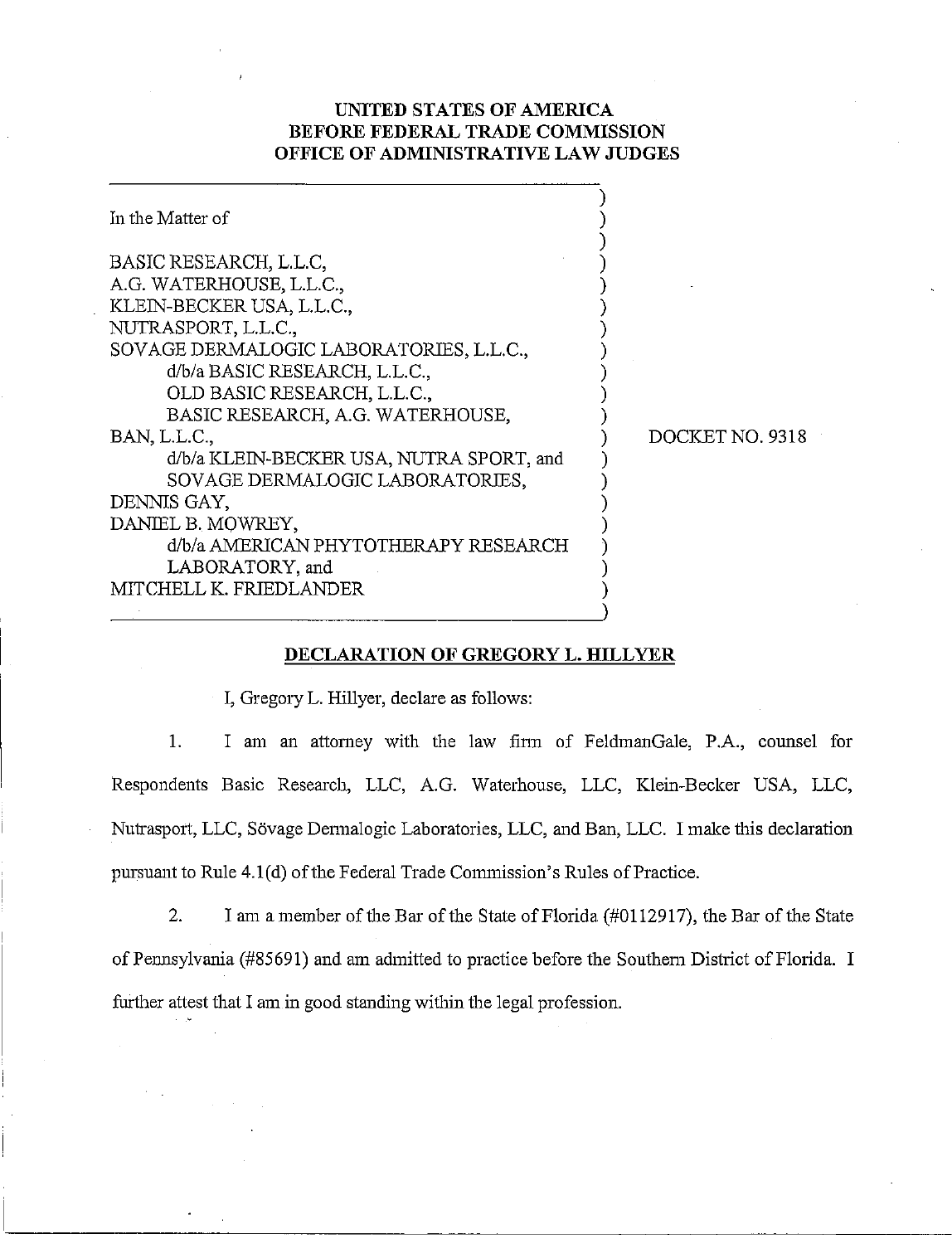I declare under penalty of perjury that the foregoing is true and correct.

Executed: July 14, 2004.

Gregory L. Hillyer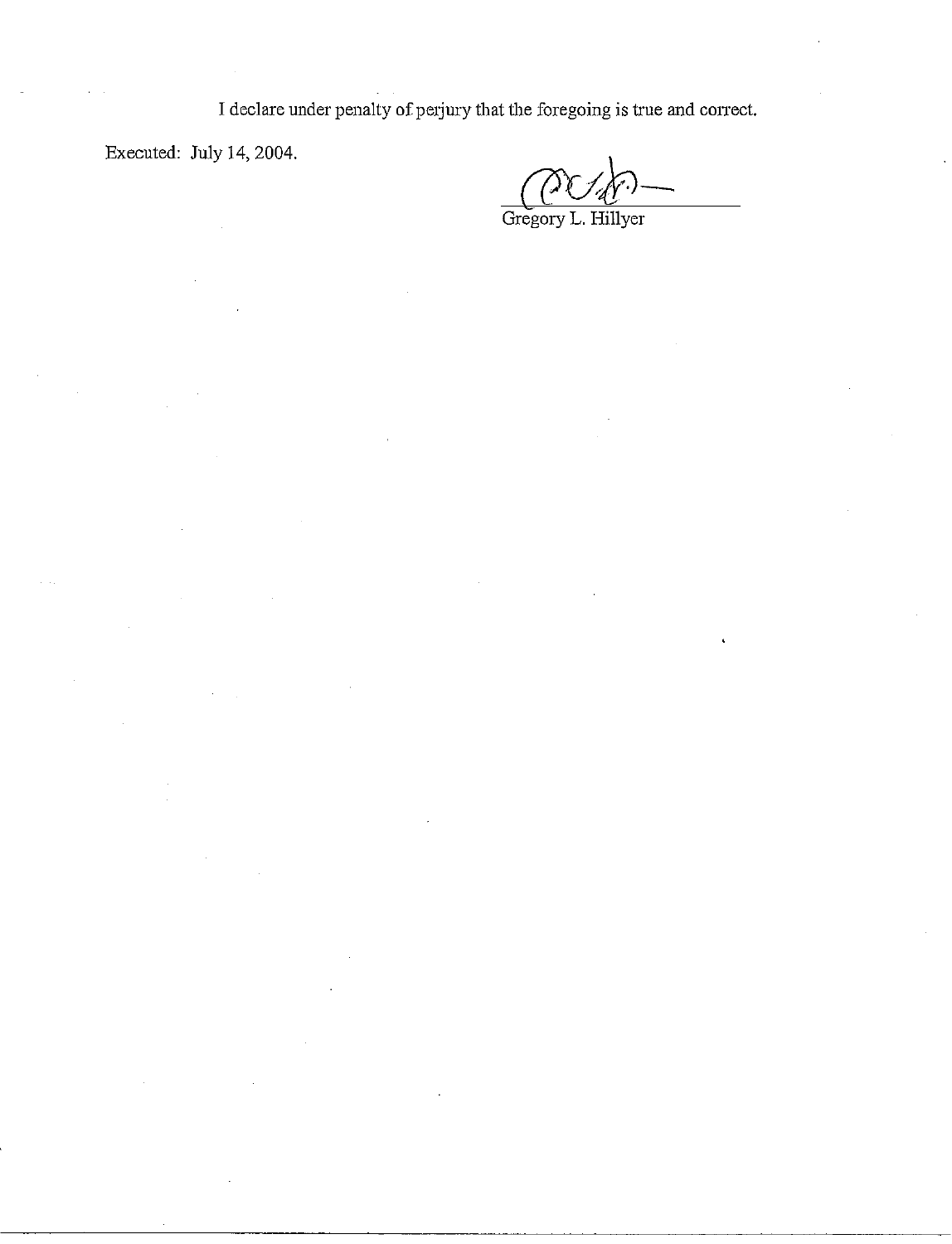# **UNITED STATES OF AMERICA BEFORE FEDERAL TRADE COMMISSION OFFICE OF ADMINISTRATIVE LAW JUDGES**

| In the Matter of:                        |                 |
|------------------------------------------|-----------------|
| BASIC RESEARCH, L.L.C.,                  |                 |
| A.G. WATERHOUSE, L.L.C.,                 |                 |
| KLEIN-BECKER USA, L.L.C.,                |                 |
| NUTRASPORT, L.L.C.,                      |                 |
| SOVAGE DERMALOGIC LABORATORIES, L.L.C.,  |                 |
| d/b/a BASIC RESEARCH, L.L.C.,            |                 |
| OLD BASIC RESEARCH, L.L.C.,              |                 |
| BASIC RESEARCH, A.G. WATERHOUSE,         |                 |
| BAN, L.L.C.,                             | DOCKET NO. 9318 |
| d/b/a KLEIN-BECKER USA, NUTRA SPORT, and |                 |
| SOVAGE DERMALOGIC LABORATORIES,          |                 |
| DENNIS GAY,                              |                 |
| DANIEL B. MOWREY,                        |                 |
| d/b/a AMERICAN PHYTOTHERAPY RESEARCH     |                 |
| LABORATORY, and                          |                 |
| MITCHELL K. FRIEDLANDER                  |                 |
|                                          |                 |

## **DECLARATION OF CHRISTOPHER P. DEMETRIADES**

I, Christopher P. Demetriades, declare as follows:

1. I am an attorney with the law firm of FeldmanGale, P.A., counsel for Respondents Basic Research, LLC, A.G. Waterhouse, LLC, Klein-Becker USA, LLC, Nutrasport, LLC, Sövage Dermalogic Laboratories, LLC, and Ban, LLC. I make this declaration pursuant to Rule 4.1(d) of the Federal Trade Commission's Rules of Practice.

2. I an a member of the Bar of the State of Florida **(#0112917)** and am admitted to practice before the Federal Circuit Court of Appeals. I further attest that I am in good standing within the legal profession.

I declare under penalty of perjury that the foregoing is true and correct.

Executed: July **14,2004.** 

Christopher P. Demetriades